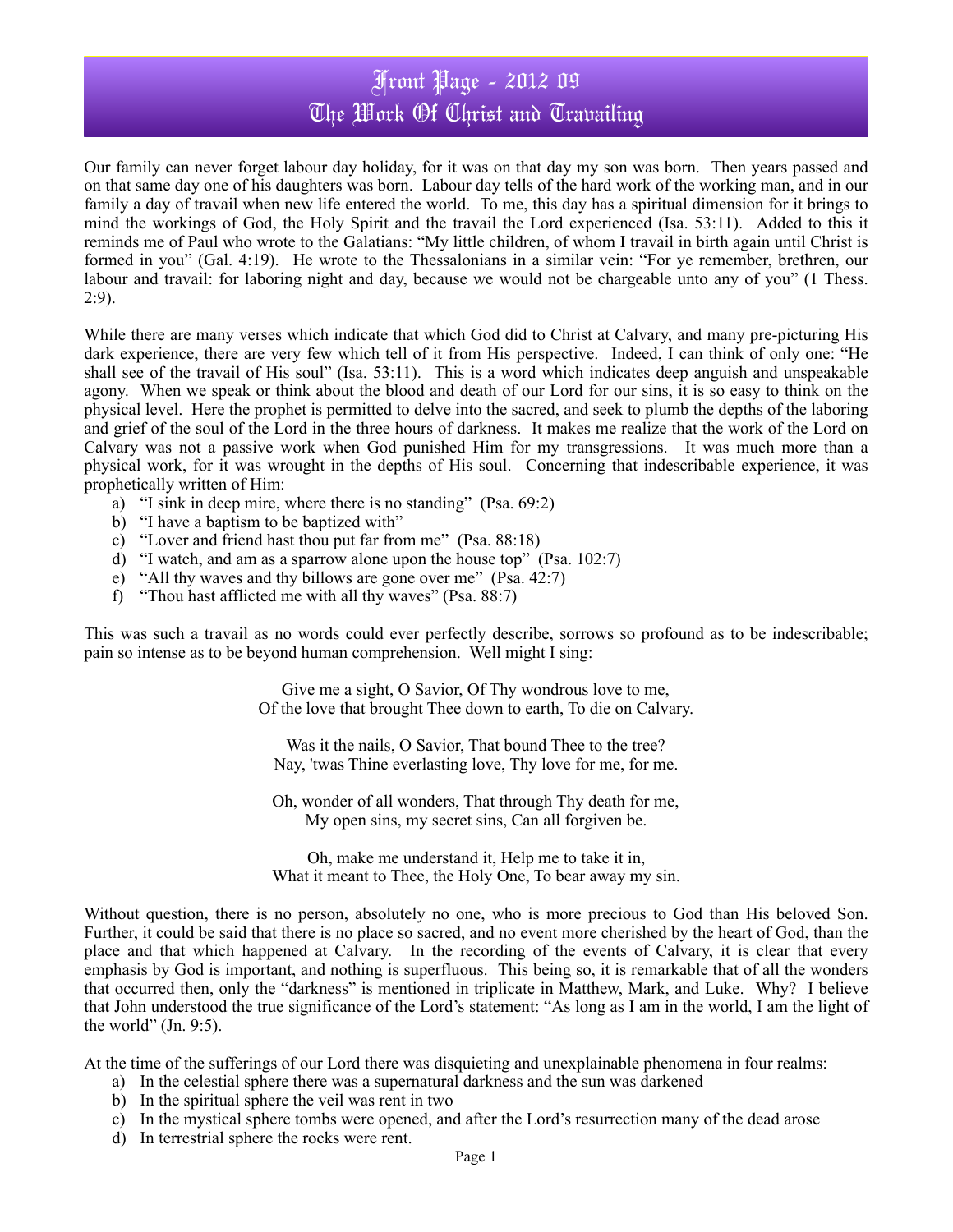As these were occurring in nature, our Lord spoke seven times from the cross.

The following chronological table shows the sequence of the phenomena and the corresponding cries from the cross:

| <b>Cry / Event</b>                              | <b>Time frame</b> | <b>Matthew</b> | <b>Mark</b> | Luke         | John      |
|-------------------------------------------------|-------------------|----------------|-------------|--------------|-----------|
| "Father, forgive them"                          | Pre darkness      |                |             | ch. 23:34    |           |
| "Today shalt thou be with me"                   | Pre darkness      |                |             | ch. 23:42-43 |           |
| "Woman, behold thy Son! Behold<br>thy mother!"  | Pre darkness      |                |             |              | ch. 19:26 |
| Darkness                                        | Darkness          | ch. 27:45      | ch. 15:33   | ch. 23:44    |           |
| Sun was darkened                                | Darkness          |                |             | ch. 23:45    |           |
| "Eli, Eli, lama sabachthani"                    | Darkness          | ch. 27:46      | ch. 15:34   |              |           |
| "I thirst"                                      | Post darkness     |                |             |              | ch. 19:28 |
| "It is finished"                                | Post darkness     |                |             |              | ch. 19:30 |
| "Father, into thy hands I commend my<br>spirit" | Post darkness     |                |             | ch. 23:46    |           |
| Veil rent                                       | Post darkness     | ch. 27:51      | ch. 15:38   |              |           |
| Earthquake                                      | Post darkness     | ch. 27:51      | ch. 15:38   |              |           |

In this darkness we move onto intensely holy ground and, while with cautious awe we approach and contemplate this wonder, several observations can be made.

**This Darkness Was So Strange It Would Have Caused An Unsettling Astonishment**

The Holy Spirit caused Luke alone to state: "There was a darkness over all the earth . . . and the sun was darkened" (Lk. 23:44-45). From this divinely ordered statement, two things are clear. The earth was not darkened by an eclipse of the sun, but rather there was such a complete darkness that even the sun's light was blotted out. When this supernatural darkness occurred it pointed to two things even more astonishing:

- a) God forsaking Christ and doing so in His hour of need.
- b) God's awesome or deafening silence.

**This Darkness Is The Manifestation That With God The Impossible Is Possible**

How comforting to know that when God is brought into any equation then nothing is impossible. God is the God of the impossible. It was impossible for man to calm the seas, raise the dead, give sight to the blind, but it was not impossible with God. The darkness envelopes a work that was impossible for a man but possible for God.

- a) Can any man redeem his brother? Yet in the darkness, the Lord provided the way for the rebellious to be redeemed.
- b) It is an impossibility for any man to release himself, or another, from the punishment of his sin, but this God made possible.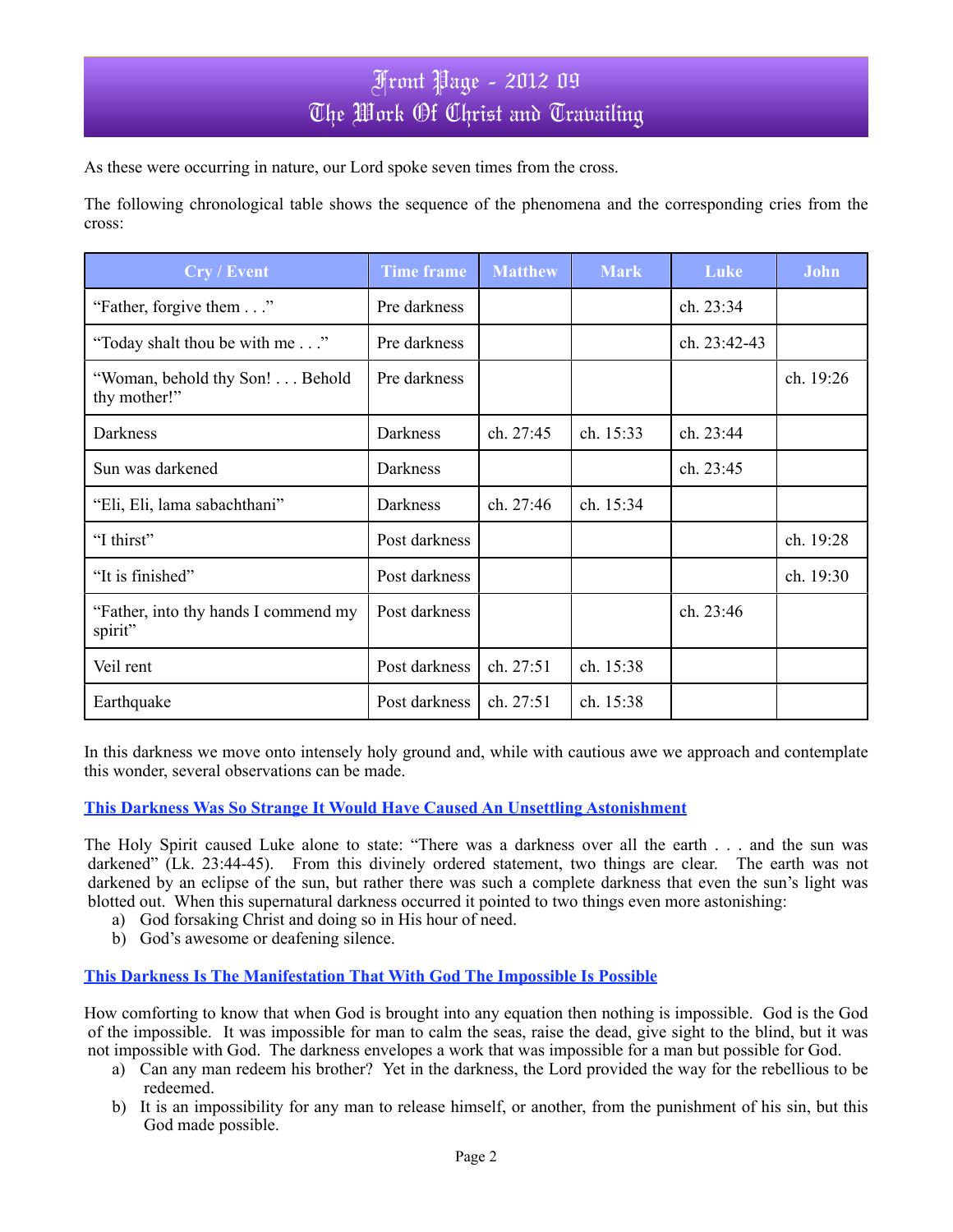# Front Page - 2012 09 The Work Of Christ and Travailing

- c) It is an impossibility for man to be righteously cleared from personal guiltiness by the chastisement of an innocent person, but God did it when Christ died.
- d) It is impossible for any man to qualify himself to approach God, be acceptable with God, enjoy God, live in fellowship with God, and dwell eternally in unbroken fellowship with God, but God can make this possible.
- e) It is impossible for any individual to live godly, yet with God's power men now can. By a simple belief of the truth, and acceptance of a Person who died, it can eternally affect a human being's personality, attitudes, and destiny, God has made all this possible.
- f) It is impossible for God to die, yet the man who died was God. It was impossible with man but possible with God. Yet, all these impossibilities for man are possible for God because of that which the Lord Jesus suffered in the darkness.

#### **This Darkness Is a Shroud That Covers**

How sadistic and distorted man is. We see an accident and we slow down to have a look. Man gaped in morbid curiosity on Christ during and after His beating, when the beard was plucked off His face, when the stripes were long on His back, and when He was crucified. Although God would allow men to see all this, He would not allow men to see His Son in the throes of such unspeakable agony as He drank the cup full of the wrath of God. They were permitted to see so much, and then no more. Calvary was so sacred, so profound, that it was not permissible for human eyes to gaze upon the sight. What happened there is a truth to be received by faith, not by the words of eyewitnesses.

Lingering at the outer edge of that darkness we are made aware that it tells of infinities into which we can never enter. It is here that I learn that God loved a world of lost sinners, and that the Son of God loved me. The measuring of these truths is far beyond my heart and mind. At Calvary I see a Man more devoted to God than anyone. In the darkness I learn the horror of the penalty for my sins, the all encompassing cost of its removal, and it is more than I can fathom.

#### **This Darkness Is a Sign That Illustrates**

A consideration of this darkness illustrates at least four truths:

- a) The overwhelming deeper darkness that Christ was experiencing.
- b) The darkness of those who will be under the judgment of God during the day of wrath.
- c) The darkness of those who will be banished in hell for all eternity.
- d) The present spiritual condition of those who are unsaved.

The remarks of this article only concern the sufferings of the Saviour.

To those who muse on this physical darkness it is but an insight to the overwhelming darkness that the Lord was experiencing.

- a) "Thou hast laid me in the lowest pit, in darkness, in the deeps." (Psa. 88:6)
- b) "He hath led me, and brought me into darkness." (Lam. 3:2)

The Lord had known dark days in His earthly sojourn. This was darker and deeper than the time they sought to stone Him, darker and deeper than when He wept over Jerusalem, and even darker and deeper than Gethsemane. This was a darkness that went beyond the external. It was a darkness that penetrated into the depths in His soul. His fourth cry of: "My God, My God, why hast Thou forsaken me?" (Matt. 27:46; Mk. 15.34) evidences this, and we are humbled. None can ever enter into, nor convey, the depths of utter loneliness He experienced.

**This Darkness Is The Supreme Demonstration Of Divine Love And Ultimate Compassion**

When contemplating the words: